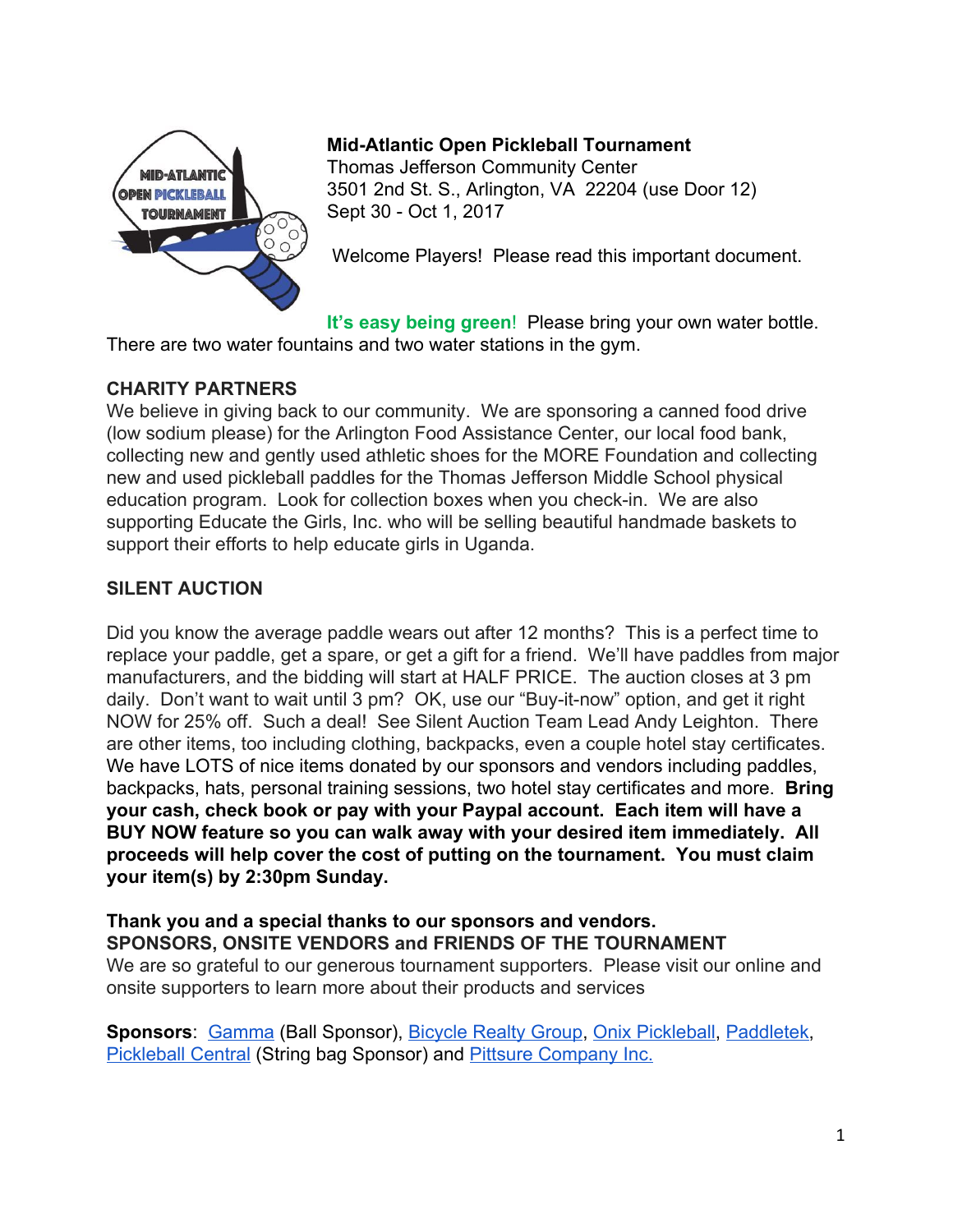**Friends**: Hilton Arlington Towers, Pickleball Channel (Server band Sponsor), Pickleball Magazine, Pickleballtournaments.com, Residence Inn Arlington Courthouse

**Onsite Vendors**: AARP Virginia, Bicycle Realty Group. Eastport Pickleball, Engage Pickleball, Gamma, GymGuyz, The Dink Shop

## **REGISTRATION**

We have reached our capacity of 300 registered players for the event! We want to encourage more junior participants. Please check your events to make sure you are playing in the correct skill level and age group. Please send all questions relating to registration to maoptinfo@gmail.com.

#### **PARKING**

Pay attention to and obey all parking signs. Parking may be challenging due to a new school construction project which took away a major parking area. Look for "Pickleball Tournament" signs. Refer to the Parking Map on [www.maopt.org/parking](http://www.maopt.org/parking) Consider your walk to the gym as part of your warmup!

**Friday:** The lot near the entrance (Door 12) is available. Street parking on the north side of 2nd St. South is not available from 1-3 pm in one section and 1-4:45 pm in another section. **Your car will be towed if it is parked on that side of the street during those times.** The lot near the tennis court is available **after** 5pm. You may park on the other side of 2nd St. South and on the streets in the adjacent neighborhood. At 6pm, the residential streets are zoned for resident parking only.

**Saturday:** Two parking lots are available – the lot near Door 12 and the lot near the tennis courts. Ample street parking is available.

**Sunday:** None of the center's parking lots are available until around noon because of church services. Parking attendants will be enforcing this. There is ample street parking, especially in the adjacent neighborhood. Local participants should consider parking on the north side of Route 50 and take the pedestrian bridge to cross Route 50. Please allow additional time to park your car. Your tournament staff sincerely appreciate your cooperation and understanding of the parking situation.

We encourage you to car pool and/or take Uber or Lyft. If you are a first time user, you will receive free ride credit to use towards your first ride! Breakthrough Community Sports, Inc will receive a referral reward that will help support the event.

Download the app, register, and use the promo codes before taking your first ride **UBER Promo Code: KOWLQ LYFT Promo Code: TANIA621316**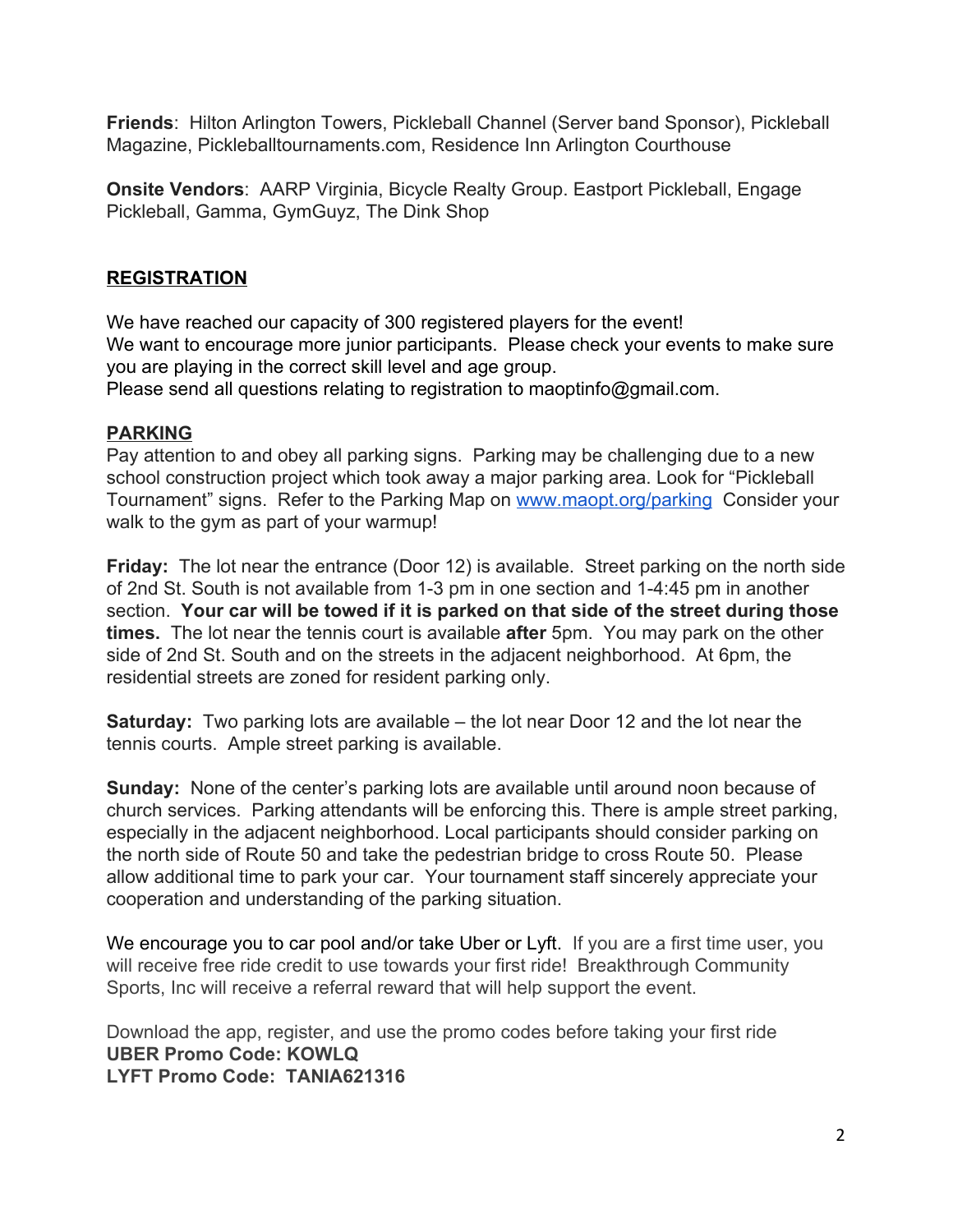## **COURTS AND FACILITIES**

The Thomas Jefferson Community Center is a joint-use facility hosting a middle school and a spacious gymnasium shared with the community. It is a smoke-free (vape included), drug-free and alcohol-free environment, so please honor this policy in the building and on school grounds. This will be strictly enforced.

Enter through Door 12. Then turn to your right and go through a second door to enter the gym. The door to the left takes you to the Community Center room. The Check-In area is straight ahead as you enter the gym.

The court surface is poured polyurethane over a hard foundation and was recently refinished. Most players find this is a slightly soft surface that is gentle on the joints. Locker room facilities including showers are available**.** Please bring your own towel and soap. The venue is air conditioned, so bring a sweater or warm-up jacket. There is bleacher seating and a limited number of chairs, so you may wish to bring a folding chair. The tournament is open to the public and there is no admission fee, so tell your friends.

**Ball** - We are using the optic green Photon pickleball by Gamma. This ball is approved for tournament play by USAPA/IFP.

Pickleball players may not use the fitness equipment at any time during the tournament. On Saturday, the fitness equipment will be available for use by Thomas Jefferson Community Center members. On Sunday, the center is closed to members.

# **PLAY SCHEDULE**

The estimated start times for all the brackets are listed at [http://www.pickleballtournaments.com/welcome.pl?tid=1190](https://secure.pickleballtournaments.com/schedule.pl?tid=1190). **Click Here for Play [Schedule](https://secure.pickleballtournaments.com/schedule.pl?tid=1190)**. Review the schedule carefully because some skill and age groups have been combined. Brackets are subject to change until each event starts.

**Brackets:** The Men's and Women's Doubles brackets will be posted online at 12:01 am on Saturday, Sept. 30. The Mixed Doubles and Junior Open Doubles brackets will be posted online at 12:01 am on Sunday, October 1. Brackets will be accessible by your smart phone at [http://pickleballtournaments.com](http://www.pickleballtournaments.com/welcome.pl?tid=1190) and will be posted at the venue. Instructions for accessing the brackets and court assignments via your cell phone will be available at the gym.

**Player Check-in:** Players are required to check in at least 30 minutes prior to their event start time on both days. If the tournament is running early, then your event could start up to 30 minutes before the scheduled start time. Pick up your event t-shirt, server band and other free items. Drop off your donated items (canned food, athletic shoes and pickleball paddles) near the Volunteer Check-in table.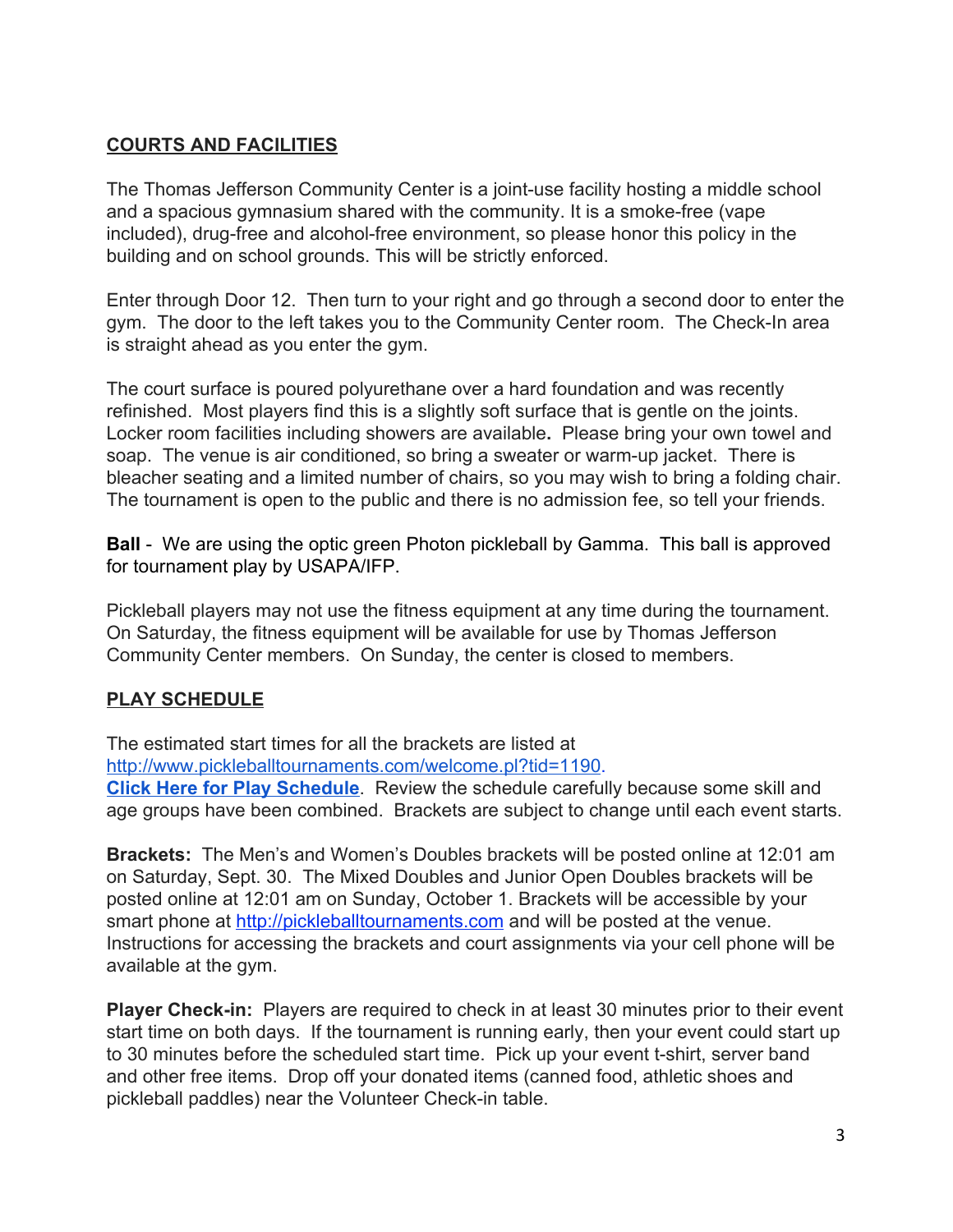**Match Announcements and Court Assignments:** All matches will be announced via a loud speaker. Listen carefully for new match announcements or watch the listings on our two TV monitors (in the gym and Community Center room). When you hear your name and court assignment, report immediately to your assigned court. Players must report to their assigned court within five minutes or their match will be forfeited. A Court Monitor will greet you and help get your match started. Look for a small plastic basket by the net containing two pickleballs.

You will choose a "1" or a "2" to determine serve, receiver or side. The first server on each team must wear a yellow wrist server band (available at the Check-in desk or ask your Court Monitor). **Hopefully all players have already warmed-up so the game can begin immediately. If time is needed to warm-up, please just take 3 minutes. After each game, a player on the winning team will circle the score for both teams on the score sheet.** After the match is over, a player on the winning team will circle their names. Your Court Monitor will verify the scores by writing them on the lines in the middle of the score sheet and ask a member of the winning team to sign the score sheet. A Court Runner will take your verified score sheet and clipboard to the Events Desk. Please return the balls to your court basket and vacate the court quickly so we may more efficiently schedule matches.

## **RULES OF PLAY**

USAPA rules apply – Decisions by Tournament Director and Head Referee are final. Some age divisions and skill levels have been combined. All but three brackets are playing a double elimination format. Two of those brackets are playing a single round robin while the third bracket is playing a double round robin. This is a non-sanctioned tournament.

Double Elimination Format

- Winner's bracket: best of 3 games to 11 points, win by 2
- Survival bracket and Bronze medal match: one game to 15 win by 2
- Gold medal match: best of 3 games to 11 points, win by 2. If the undefeated team loses, another game to 15 win by 2 will be played to determine the winner Round Robin Format: Games to 15 win by 1 against all the teams in your bracket.

Players call their own lines unless it is a medal match. Medal matches will have referees. More referees are needed. Check-in at the Referee table if you can volunteer.

For safety reasons, do not bring your personal items to your court. You may bring a water bottle and a towel.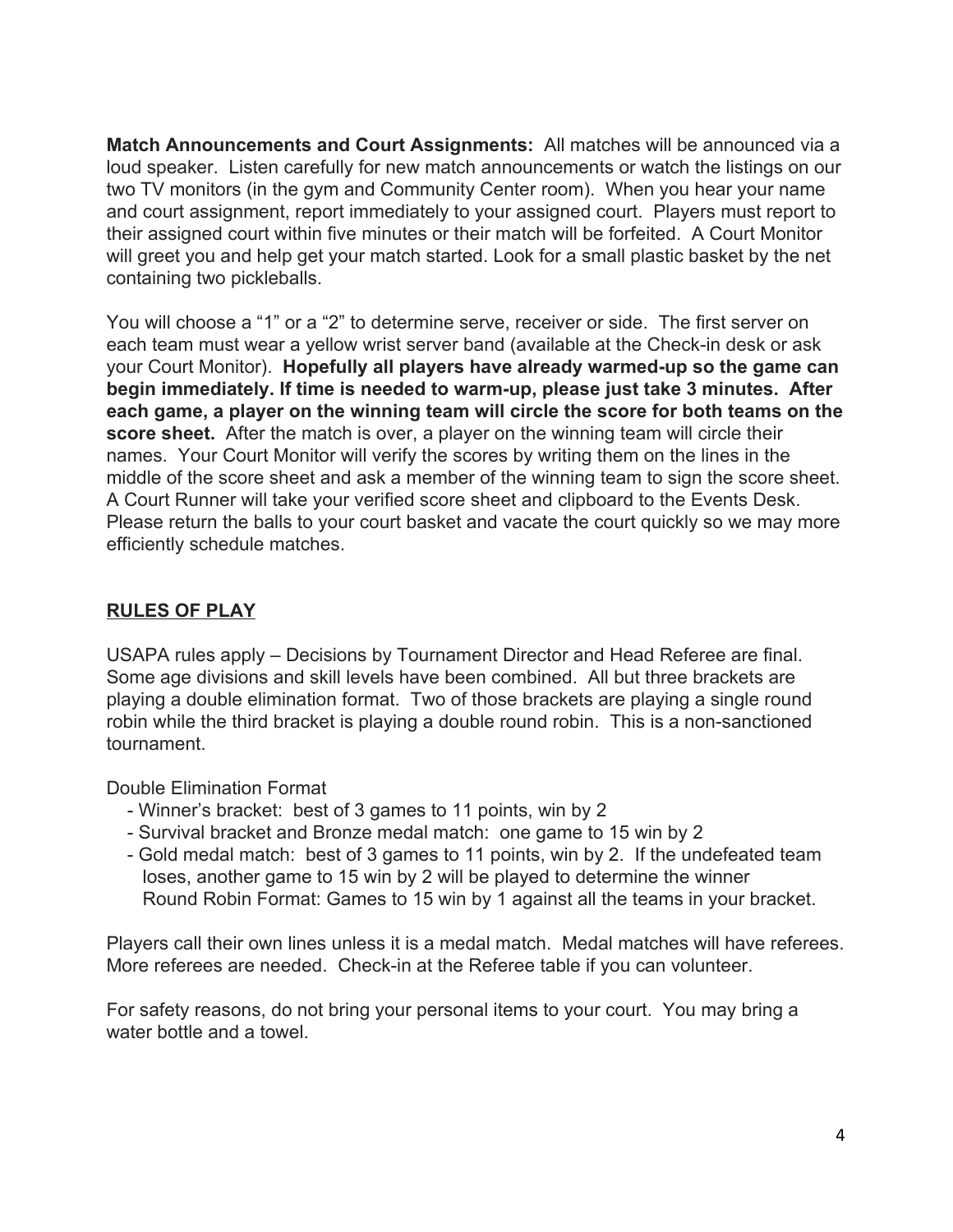#### **MEDALS**

Medals will be awarded immediately after a bracket is completed. Please listen for your name and report to the awards area. Medals will be given to the first, second and third place teams.

#### **SPECIAL ANNOUNCEMENT**

We are delighted to announce that a top professional pickleball player in the country, 18-year-old **Ben Johns**, will play an Exhibition match against local talent on **Friday, September 29 at 4 pm**. **FREE admission.** Immediately afterwards, five pickleball courts will be open to tournament players to practice until 8 pm.

## **SCHEDULE**

**Friday**, September 29

4 pm: Exhibition match featuring Ben Johns

5 pm to closing: Tournament volunteers begin to tape courts and set up **Volunteers still needed. Sign up to let us know you can help at**

<http://www.signupgenius.com/go/5080c44a5ab2aaaff2-midatlantic>

5:15 pm – 8 pm: 5 practice courts available

**Saturday**, September 30 – Men's and Women's Doubles

7:30 am Doors open

7:30 am-8:15 am: 17 courts available for warm-up

7:30 am-4:00 pm Check in Desk open (You must check-in on both days)

8:15 am: Welcome and Announcements

8:30 am: First round matches begin

**Sunday**, October 1 – Mixed Doubles and Junior Open Doubles

7:30 am Doors open

7:30-8:15: 17 courts available for warm-up

7:30 am-4 pm: Check-in Desk open (You must check-in on both days)

8:15 am: Welcome and Announcements

8:30 am: First round matches begin

**Bracket Posting** The Men's and Women's Doubles Brackets will be posted online at 12:01am on September 30. The Mixed Doubles and Junior Open Doubles brackets will be posted online at 12:01am on October 1. Brackets will be accessible by cell phone via [http://pickleballtournaments.com](http://www.pickleballtournaments.com/) and will also be posted at the venue.

**Court Assignments** will be displayed on TV monitors in the Community Center and in the gym. They will also be available via your cell phone at [http://pickleballtournaments.com.](http://pickleballtournaments.com/)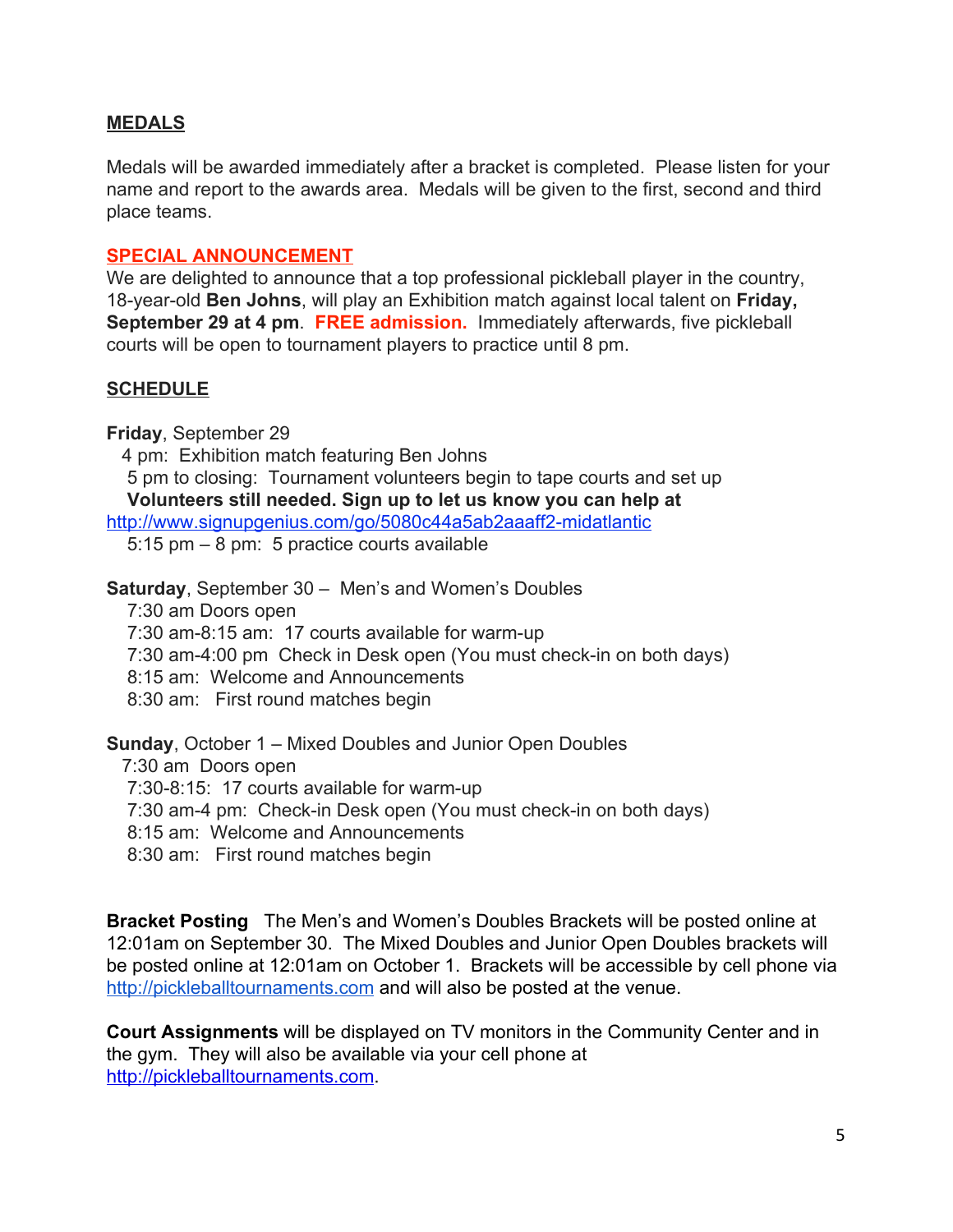**Referees will be assigned to all medal round matches.** Players are responsible for calling the score and their own lines in all other matches.

## **FOOD AND DRINK**

There are 2 water fountains in the gym and 2 water stations on the bleachers. Bring your own water bottle. We have light snacks for players and volunteers in the Community Center room to enjoy. There are two vending machines in that area. We do not have an unlimited supply of the snack foods so please be thoughtful of others.

Please consume food and drink in the adjacent Community Center room. Do NOT bring food or drink (other than water) into the gym

## **LUNCH AND DINNER OPTIONS**

You can buy a quick, delicious lunch from one of our award-winning food trucks, Rocklands Bar-B-Q or L-Charro located near Door 12. Their scheduled hours are 11-3 on both days.

For dinner, we suggest going to one of our three nearby tournament restaurants. They are offering a 10% discount off your check (alcohol not included) when you mention "MAOPT" or "Pickleball Tournament". Street parking and garage parking is available nearby.

## **Cantina Mexicana**

922 South [Walter](https://maps.google.com/?q=922+South+Walter+Reed+Drive+Arlington,+VA+22204&entry=gmail&source=g) Reed Drive [Arlington,](https://maps.google.com/?q=922+South+Walter+Reed+Drive+Arlington,+VA+22204&entry=gmail&source=g) VA 22204 (Behind Cinema n' Drafthouse off Columbia Pike) 571-970-6571

# **Lost Dog [Cafe](https://www.lostdogcafe.com/)**

2920 [Columbia](https://maps.google.com/?q=2920+Columbia+Pike+Arlington,+VA+22204+703&entry=gmail&source=g) Pike [Arlington,](https://maps.google.com/?q=2920+Columbia+Pike+Arlington,+VA+22204+703&entry=gmail&source=g) VA 22204 703-553-7770

## **[Rincome](http://www.rincomethai.com/) Thai Cuisine**

3030 [Columbia](https://maps.google.com/?q=3030+Columbia+Pike+Arlington,+VA+22204+703&entry=gmail&source=g) Pike [Arlington,](https://maps.google.com/?q=3030+Columbia+Pike+Arlington,+VA+22204+703&entry=gmail&source=g) VA 22204 703-979-0144

## **FIRST AID**

Emergency medical personnel are scheduled to be present during most of the tournament. The local fire department has a four-minute response time to our venue. There is an AED onsite. Please report any safety concerns to the Tournament Director.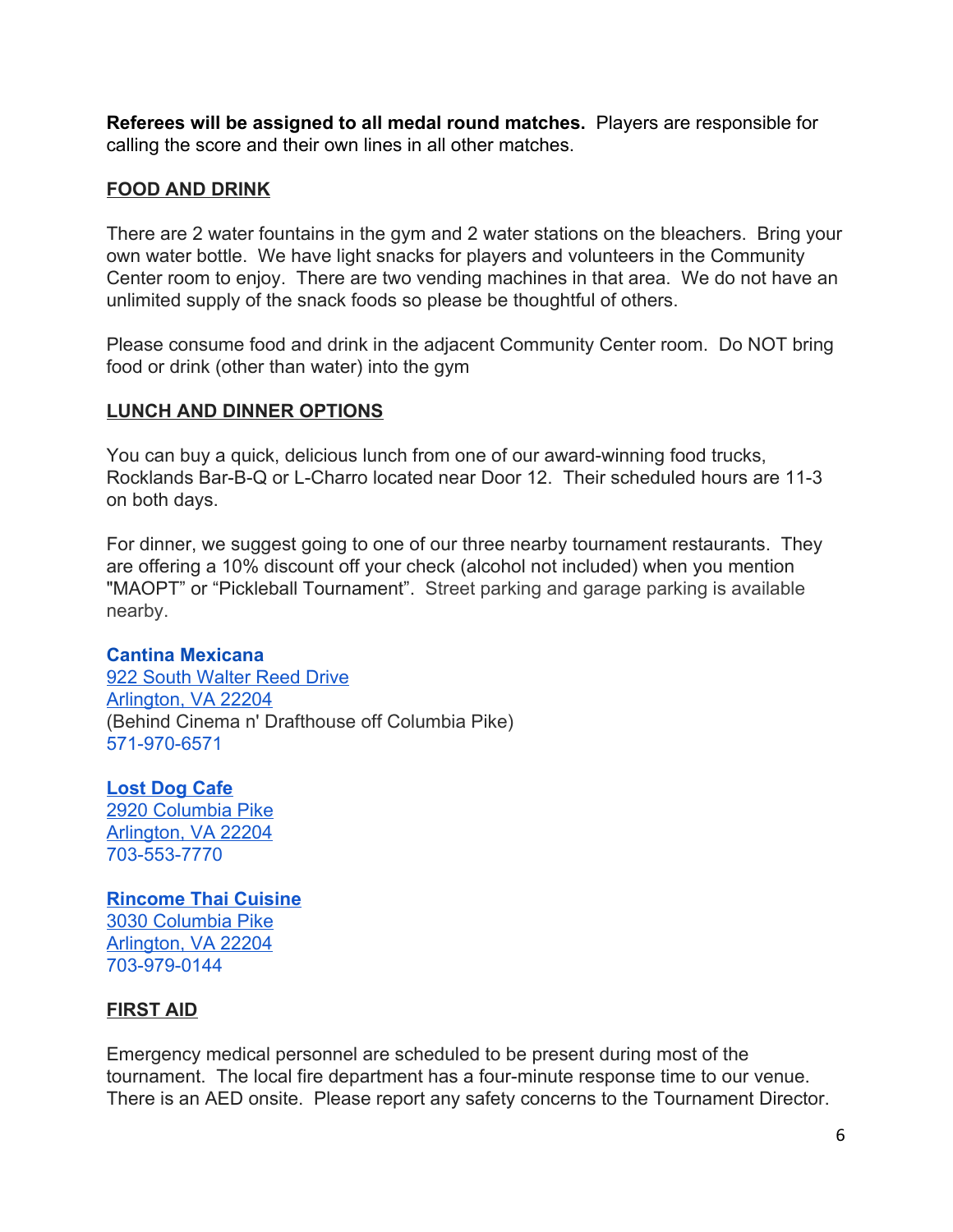**LOST AND FOUND** – Items will be brought to the check in table.

**SEATING –** Bleacher seating is available. You are encouraged to bring your folding chair.

**SPECTATORS** – Spectators get in free, so encourage your friends and relatives to join us!

**USAPA AMBASSADORS** – We are fortunate to have USAPA Ambassadors from MD, NC, PA, SC, and VA participating in our tournament.

**MASSAGES:** [Lucelo](http://arlington-massage.com/) Delgra (Helen's go to massage therapist) will be giving free 10-minute massages on September 30 from 10-1:30pm.

**LODGING**: If you still need a hotel, check out our two tournament hotels. Ask if they still have rooms available at our special rates.

The Hilton [Arlington](http://www.hilton.com/en/hi/groups/personalized/D/DCAVAHF-MAO-20170929/index.jhtml?WT.mc_id=POG) Hotel, 950 N. Stafford St., [Arlington,](https://maps.google.com/?q=950+N.+Stafford+St.,+Arlington,+VA+%C2%A022201+703&entry=gmail&source=g) VA [22201](https://maps.google.com/?q=950+N.+Stafford+St.,+Arlington,+VA+%C2%A022201+703&entry=gmail&source=g) 703-528-6000 or 800-445-8667 Group code: MAO

Residence Inn Arlington [Courthouse,](http://www.marriott.com/meeting-event-hotels/group-corporate-travel/groupCorp.mi?resLinkData=2017%20Mid-Atlantic%20Open%20Pickleball%20Tournament%5EWASCA%60MAPMAPA%7CMAPMAPB%7CMAPMAPC%60139.00-199.00%60USD%60false%605%609/28/17%6010/2/17%609/8/17&app=resvlink&stop_mobi=yes) 1401 N. Adams St., [Arlington,](https://maps.google.com/?q=1401+N.+Adams+St.,+Arlington,+VA+%C2%A022201+703&entry=gmail&source=g) VA [22201](https://maps.google.com/?q=1401+N.+Adams+St.,+Arlington,+VA+%C2%A022201+703&entry=gmail&source=g) 703-312-2100

We hope you will enjoy your visit here and the challenging competition, as well as making lots of new friends and catching up with some old friends. We want you to have a great time and play your best in the spirit of good sportsmanship and competition. More than 70 volunteers have been working hard on this tournament. If there is anything we can do for you, just ask – we'll be wearing brightly colored volunteer lanyards. Thank you for participating in our tournament. We hope you have a wonderful time playing, visiting our area and enjoying the fun that pickleball brings.

**If you have additional questions, contact us at maoptinfo@gmail.com or 703-472-1076.**

See you on the courts.

**Tania Yates and Helen White** Co-Directors, Mid-Atlantic Open Pickleball Tournament Visit us at [http://maopt.org](http://maopt.com/)

**Your Tournament Checklist: Allow extra time to find a parking spot Water bottle**